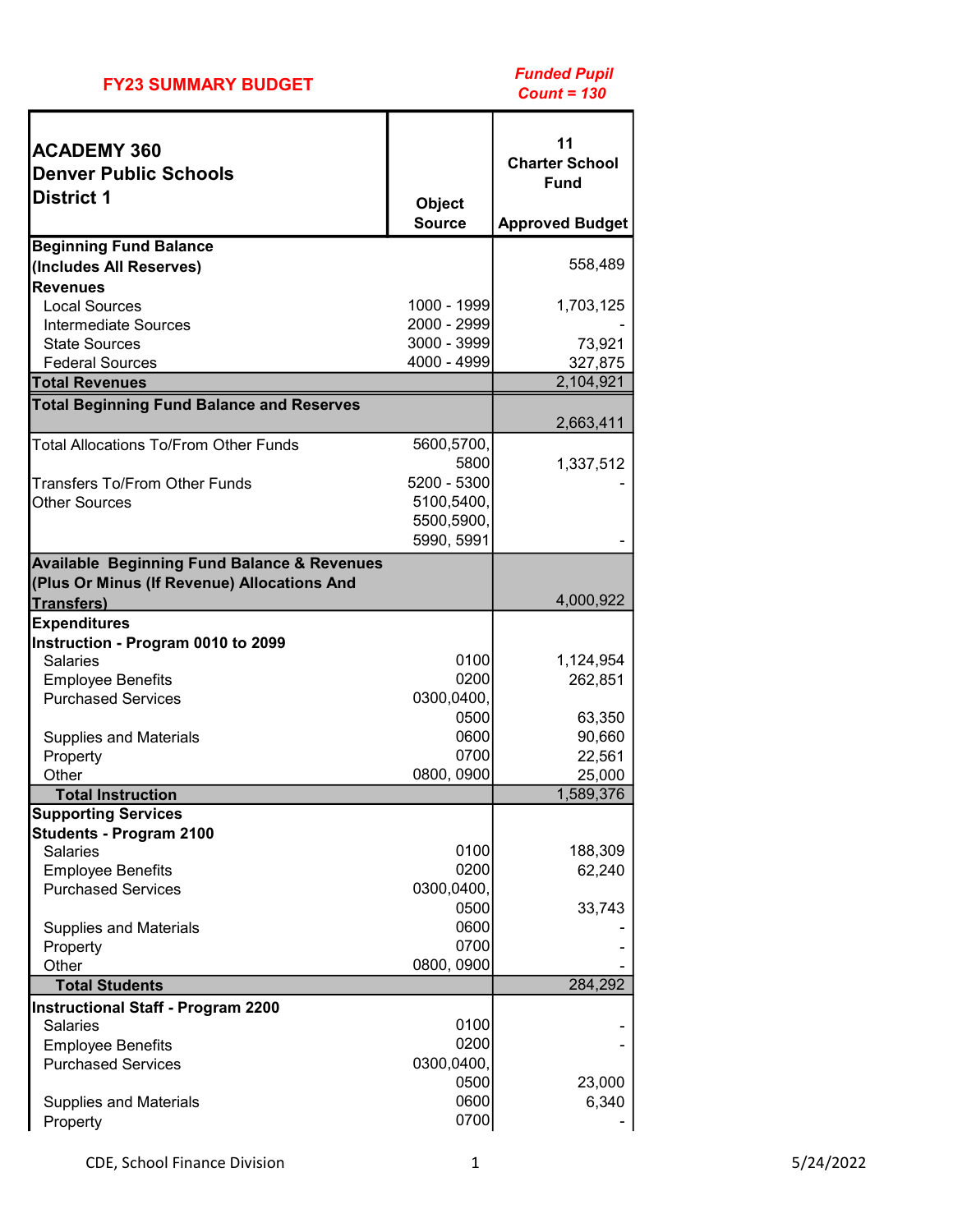|  | <b>FY23 SUMMARY BUDGET</b> |  |  |
|--|----------------------------|--|--|
|--|----------------------------|--|--|

| <b>Charter School</b><br><b>Denver Public Schools</b><br><b>Fund</b><br><b>District 1</b><br><b>Object</b><br><b>Source</b><br><b>Approved Budget</b><br>0800, 0900<br>Other<br>29,340<br><b>Total Instructional Staff</b><br>General Administration - Program 2300,<br>including Program 2303 and 2304<br><b>Salaries</b><br>0100<br>0200<br><b>Employee Benefits</b><br><b>Purchased Services</b><br>0300,0400,<br>0500<br>0600<br><b>Supplies and Materials</b><br>0700<br>Property<br>Other<br>0800, 0900<br><b>Total School Administration</b><br><b>School Administration - Program 2400</b><br>0100<br><b>Salaries</b><br>277,451<br>0200<br><b>Employee Benefits</b><br>132,283<br><b>Purchased Services</b><br>0300,0400,<br>0500<br>0600<br>4,545<br><b>Supplies and Materials</b><br>0700<br>Property<br>0800, 0900<br>Other<br>414,279<br><b>Total School Administration</b><br><b>Business Services - Program 2500, including</b><br>Program 2501<br>0100<br><b>Salaries</b><br>0200<br><b>Employee Benefits</b><br><b>Purchased Services</b><br>0300,0400,<br>0500<br>179,131<br>0600<br><b>Supplies and Materials</b><br>0700<br>Property<br>0800, 0900<br>Other<br>3,000<br>182,131<br><b>Total Business Services</b><br><b>Operations and Maintenance - Program 2600</b><br>0100<br><b>Salaries</b><br>25,000<br>0200<br>11,919<br><b>Employee Benefits</b><br><b>Purchased Services</b><br>0300,0400,<br>0500<br>550,465<br>0600<br><b>Supplies and Materials</b><br>0700<br>Property<br>0800, 0900<br>Other<br>587,385<br><b>Total Operations and Maintenance</b><br><b>Student Transportation - Program 2700</b><br>0100<br><b>Salaries</b><br>0200<br><b>Employee Benefits</b><br>0300,0400,<br><b>Purchased Services</b><br>0500<br>21,710<br>0600<br><b>Supplies and Materials</b> | <b>ACADEMY 360</b> | 11 |
|-----------------------------------------------------------------------------------------------------------------------------------------------------------------------------------------------------------------------------------------------------------------------------------------------------------------------------------------------------------------------------------------------------------------------------------------------------------------------------------------------------------------------------------------------------------------------------------------------------------------------------------------------------------------------------------------------------------------------------------------------------------------------------------------------------------------------------------------------------------------------------------------------------------------------------------------------------------------------------------------------------------------------------------------------------------------------------------------------------------------------------------------------------------------------------------------------------------------------------------------------------------------------------------------------------------------------------------------------------------------------------------------------------------------------------------------------------------------------------------------------------------------------------------------------------------------------------------------------------------------------------------------------------------------------------------------------------------------------------------------------------------------------------------------------------------|--------------------|----|
|                                                                                                                                                                                                                                                                                                                                                                                                                                                                                                                                                                                                                                                                                                                                                                                                                                                                                                                                                                                                                                                                                                                                                                                                                                                                                                                                                                                                                                                                                                                                                                                                                                                                                                                                                                                                           |                    |    |
|                                                                                                                                                                                                                                                                                                                                                                                                                                                                                                                                                                                                                                                                                                                                                                                                                                                                                                                                                                                                                                                                                                                                                                                                                                                                                                                                                                                                                                                                                                                                                                                                                                                                                                                                                                                                           |                    |    |
|                                                                                                                                                                                                                                                                                                                                                                                                                                                                                                                                                                                                                                                                                                                                                                                                                                                                                                                                                                                                                                                                                                                                                                                                                                                                                                                                                                                                                                                                                                                                                                                                                                                                                                                                                                                                           |                    |    |
|                                                                                                                                                                                                                                                                                                                                                                                                                                                                                                                                                                                                                                                                                                                                                                                                                                                                                                                                                                                                                                                                                                                                                                                                                                                                                                                                                                                                                                                                                                                                                                                                                                                                                                                                                                                                           |                    |    |
|                                                                                                                                                                                                                                                                                                                                                                                                                                                                                                                                                                                                                                                                                                                                                                                                                                                                                                                                                                                                                                                                                                                                                                                                                                                                                                                                                                                                                                                                                                                                                                                                                                                                                                                                                                                                           |                    |    |
|                                                                                                                                                                                                                                                                                                                                                                                                                                                                                                                                                                                                                                                                                                                                                                                                                                                                                                                                                                                                                                                                                                                                                                                                                                                                                                                                                                                                                                                                                                                                                                                                                                                                                                                                                                                                           |                    |    |
|                                                                                                                                                                                                                                                                                                                                                                                                                                                                                                                                                                                                                                                                                                                                                                                                                                                                                                                                                                                                                                                                                                                                                                                                                                                                                                                                                                                                                                                                                                                                                                                                                                                                                                                                                                                                           |                    |    |
|                                                                                                                                                                                                                                                                                                                                                                                                                                                                                                                                                                                                                                                                                                                                                                                                                                                                                                                                                                                                                                                                                                                                                                                                                                                                                                                                                                                                                                                                                                                                                                                                                                                                                                                                                                                                           |                    |    |
|                                                                                                                                                                                                                                                                                                                                                                                                                                                                                                                                                                                                                                                                                                                                                                                                                                                                                                                                                                                                                                                                                                                                                                                                                                                                                                                                                                                                                                                                                                                                                                                                                                                                                                                                                                                                           |                    |    |
|                                                                                                                                                                                                                                                                                                                                                                                                                                                                                                                                                                                                                                                                                                                                                                                                                                                                                                                                                                                                                                                                                                                                                                                                                                                                                                                                                                                                                                                                                                                                                                                                                                                                                                                                                                                                           |                    |    |
|                                                                                                                                                                                                                                                                                                                                                                                                                                                                                                                                                                                                                                                                                                                                                                                                                                                                                                                                                                                                                                                                                                                                                                                                                                                                                                                                                                                                                                                                                                                                                                                                                                                                                                                                                                                                           |                    |    |
|                                                                                                                                                                                                                                                                                                                                                                                                                                                                                                                                                                                                                                                                                                                                                                                                                                                                                                                                                                                                                                                                                                                                                                                                                                                                                                                                                                                                                                                                                                                                                                                                                                                                                                                                                                                                           |                    |    |
|                                                                                                                                                                                                                                                                                                                                                                                                                                                                                                                                                                                                                                                                                                                                                                                                                                                                                                                                                                                                                                                                                                                                                                                                                                                                                                                                                                                                                                                                                                                                                                                                                                                                                                                                                                                                           |                    |    |
|                                                                                                                                                                                                                                                                                                                                                                                                                                                                                                                                                                                                                                                                                                                                                                                                                                                                                                                                                                                                                                                                                                                                                                                                                                                                                                                                                                                                                                                                                                                                                                                                                                                                                                                                                                                                           |                    |    |
|                                                                                                                                                                                                                                                                                                                                                                                                                                                                                                                                                                                                                                                                                                                                                                                                                                                                                                                                                                                                                                                                                                                                                                                                                                                                                                                                                                                                                                                                                                                                                                                                                                                                                                                                                                                                           |                    |    |
|                                                                                                                                                                                                                                                                                                                                                                                                                                                                                                                                                                                                                                                                                                                                                                                                                                                                                                                                                                                                                                                                                                                                                                                                                                                                                                                                                                                                                                                                                                                                                                                                                                                                                                                                                                                                           |                    |    |
|                                                                                                                                                                                                                                                                                                                                                                                                                                                                                                                                                                                                                                                                                                                                                                                                                                                                                                                                                                                                                                                                                                                                                                                                                                                                                                                                                                                                                                                                                                                                                                                                                                                                                                                                                                                                           |                    |    |
|                                                                                                                                                                                                                                                                                                                                                                                                                                                                                                                                                                                                                                                                                                                                                                                                                                                                                                                                                                                                                                                                                                                                                                                                                                                                                                                                                                                                                                                                                                                                                                                                                                                                                                                                                                                                           |                    |    |
|                                                                                                                                                                                                                                                                                                                                                                                                                                                                                                                                                                                                                                                                                                                                                                                                                                                                                                                                                                                                                                                                                                                                                                                                                                                                                                                                                                                                                                                                                                                                                                                                                                                                                                                                                                                                           |                    |    |
|                                                                                                                                                                                                                                                                                                                                                                                                                                                                                                                                                                                                                                                                                                                                                                                                                                                                                                                                                                                                                                                                                                                                                                                                                                                                                                                                                                                                                                                                                                                                                                                                                                                                                                                                                                                                           |                    |    |
|                                                                                                                                                                                                                                                                                                                                                                                                                                                                                                                                                                                                                                                                                                                                                                                                                                                                                                                                                                                                                                                                                                                                                                                                                                                                                                                                                                                                                                                                                                                                                                                                                                                                                                                                                                                                           |                    |    |
|                                                                                                                                                                                                                                                                                                                                                                                                                                                                                                                                                                                                                                                                                                                                                                                                                                                                                                                                                                                                                                                                                                                                                                                                                                                                                                                                                                                                                                                                                                                                                                                                                                                                                                                                                                                                           |                    |    |
|                                                                                                                                                                                                                                                                                                                                                                                                                                                                                                                                                                                                                                                                                                                                                                                                                                                                                                                                                                                                                                                                                                                                                                                                                                                                                                                                                                                                                                                                                                                                                                                                                                                                                                                                                                                                           |                    |    |
|                                                                                                                                                                                                                                                                                                                                                                                                                                                                                                                                                                                                                                                                                                                                                                                                                                                                                                                                                                                                                                                                                                                                                                                                                                                                                                                                                                                                                                                                                                                                                                                                                                                                                                                                                                                                           |                    |    |
|                                                                                                                                                                                                                                                                                                                                                                                                                                                                                                                                                                                                                                                                                                                                                                                                                                                                                                                                                                                                                                                                                                                                                                                                                                                                                                                                                                                                                                                                                                                                                                                                                                                                                                                                                                                                           |                    |    |
|                                                                                                                                                                                                                                                                                                                                                                                                                                                                                                                                                                                                                                                                                                                                                                                                                                                                                                                                                                                                                                                                                                                                                                                                                                                                                                                                                                                                                                                                                                                                                                                                                                                                                                                                                                                                           |                    |    |
|                                                                                                                                                                                                                                                                                                                                                                                                                                                                                                                                                                                                                                                                                                                                                                                                                                                                                                                                                                                                                                                                                                                                                                                                                                                                                                                                                                                                                                                                                                                                                                                                                                                                                                                                                                                                           |                    |    |
|                                                                                                                                                                                                                                                                                                                                                                                                                                                                                                                                                                                                                                                                                                                                                                                                                                                                                                                                                                                                                                                                                                                                                                                                                                                                                                                                                                                                                                                                                                                                                                                                                                                                                                                                                                                                           |                    |    |
|                                                                                                                                                                                                                                                                                                                                                                                                                                                                                                                                                                                                                                                                                                                                                                                                                                                                                                                                                                                                                                                                                                                                                                                                                                                                                                                                                                                                                                                                                                                                                                                                                                                                                                                                                                                                           |                    |    |
|                                                                                                                                                                                                                                                                                                                                                                                                                                                                                                                                                                                                                                                                                                                                                                                                                                                                                                                                                                                                                                                                                                                                                                                                                                                                                                                                                                                                                                                                                                                                                                                                                                                                                                                                                                                                           |                    |    |
|                                                                                                                                                                                                                                                                                                                                                                                                                                                                                                                                                                                                                                                                                                                                                                                                                                                                                                                                                                                                                                                                                                                                                                                                                                                                                                                                                                                                                                                                                                                                                                                                                                                                                                                                                                                                           |                    |    |
|                                                                                                                                                                                                                                                                                                                                                                                                                                                                                                                                                                                                                                                                                                                                                                                                                                                                                                                                                                                                                                                                                                                                                                                                                                                                                                                                                                                                                                                                                                                                                                                                                                                                                                                                                                                                           |                    |    |
|                                                                                                                                                                                                                                                                                                                                                                                                                                                                                                                                                                                                                                                                                                                                                                                                                                                                                                                                                                                                                                                                                                                                                                                                                                                                                                                                                                                                                                                                                                                                                                                                                                                                                                                                                                                                           |                    |    |
|                                                                                                                                                                                                                                                                                                                                                                                                                                                                                                                                                                                                                                                                                                                                                                                                                                                                                                                                                                                                                                                                                                                                                                                                                                                                                                                                                                                                                                                                                                                                                                                                                                                                                                                                                                                                           |                    |    |
|                                                                                                                                                                                                                                                                                                                                                                                                                                                                                                                                                                                                                                                                                                                                                                                                                                                                                                                                                                                                                                                                                                                                                                                                                                                                                                                                                                                                                                                                                                                                                                                                                                                                                                                                                                                                           |                    |    |
|                                                                                                                                                                                                                                                                                                                                                                                                                                                                                                                                                                                                                                                                                                                                                                                                                                                                                                                                                                                                                                                                                                                                                                                                                                                                                                                                                                                                                                                                                                                                                                                                                                                                                                                                                                                                           |                    |    |
|                                                                                                                                                                                                                                                                                                                                                                                                                                                                                                                                                                                                                                                                                                                                                                                                                                                                                                                                                                                                                                                                                                                                                                                                                                                                                                                                                                                                                                                                                                                                                                                                                                                                                                                                                                                                           |                    |    |
|                                                                                                                                                                                                                                                                                                                                                                                                                                                                                                                                                                                                                                                                                                                                                                                                                                                                                                                                                                                                                                                                                                                                                                                                                                                                                                                                                                                                                                                                                                                                                                                                                                                                                                                                                                                                           |                    |    |
|                                                                                                                                                                                                                                                                                                                                                                                                                                                                                                                                                                                                                                                                                                                                                                                                                                                                                                                                                                                                                                                                                                                                                                                                                                                                                                                                                                                                                                                                                                                                                                                                                                                                                                                                                                                                           |                    |    |
|                                                                                                                                                                                                                                                                                                                                                                                                                                                                                                                                                                                                                                                                                                                                                                                                                                                                                                                                                                                                                                                                                                                                                                                                                                                                                                                                                                                                                                                                                                                                                                                                                                                                                                                                                                                                           |                    |    |
|                                                                                                                                                                                                                                                                                                                                                                                                                                                                                                                                                                                                                                                                                                                                                                                                                                                                                                                                                                                                                                                                                                                                                                                                                                                                                                                                                                                                                                                                                                                                                                                                                                                                                                                                                                                                           |                    |    |
|                                                                                                                                                                                                                                                                                                                                                                                                                                                                                                                                                                                                                                                                                                                                                                                                                                                                                                                                                                                                                                                                                                                                                                                                                                                                                                                                                                                                                                                                                                                                                                                                                                                                                                                                                                                                           |                    |    |
|                                                                                                                                                                                                                                                                                                                                                                                                                                                                                                                                                                                                                                                                                                                                                                                                                                                                                                                                                                                                                                                                                                                                                                                                                                                                                                                                                                                                                                                                                                                                                                                                                                                                                                                                                                                                           |                    |    |
|                                                                                                                                                                                                                                                                                                                                                                                                                                                                                                                                                                                                                                                                                                                                                                                                                                                                                                                                                                                                                                                                                                                                                                                                                                                                                                                                                                                                                                                                                                                                                                                                                                                                                                                                                                                                           |                    |    |
|                                                                                                                                                                                                                                                                                                                                                                                                                                                                                                                                                                                                                                                                                                                                                                                                                                                                                                                                                                                                                                                                                                                                                                                                                                                                                                                                                                                                                                                                                                                                                                                                                                                                                                                                                                                                           |                    |    |
|                                                                                                                                                                                                                                                                                                                                                                                                                                                                                                                                                                                                                                                                                                                                                                                                                                                                                                                                                                                                                                                                                                                                                                                                                                                                                                                                                                                                                                                                                                                                                                                                                                                                                                                                                                                                           |                    |    |
|                                                                                                                                                                                                                                                                                                                                                                                                                                                                                                                                                                                                                                                                                                                                                                                                                                                                                                                                                                                                                                                                                                                                                                                                                                                                                                                                                                                                                                                                                                                                                                                                                                                                                                                                                                                                           |                    |    |

CDE, School Finance Division 2 5/24/2022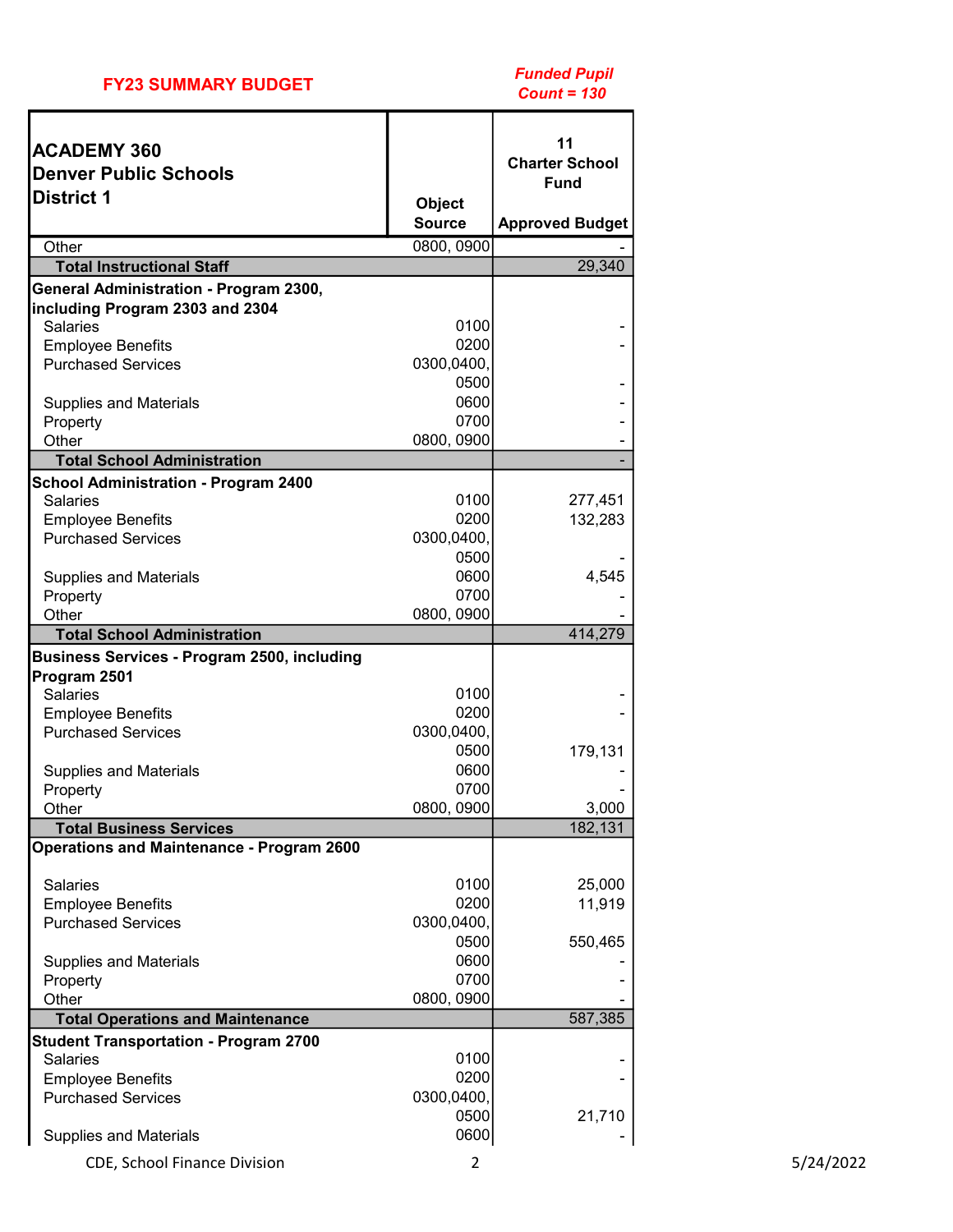|  | <b>FY23 SUMMARY BUDGET</b> |  |  |
|--|----------------------------|--|--|
|--|----------------------------|--|--|

| <b>ACADEMY 360</b>                                    |               | 11<br><b>Charter School</b> |
|-------------------------------------------------------|---------------|-----------------------------|
| <b>Denver Public Schools</b>                          |               | <b>Fund</b>                 |
| <b>District 1</b>                                     | <b>Object</b> |                             |
|                                                       | <b>Source</b> | <b>Approved Budget</b>      |
| Property                                              | 0700          |                             |
| Other                                                 | 0800, 0900    |                             |
| <b>Total Student Transportation</b>                   |               | 21,710                      |
| Central Support - Program 2800, including             |               |                             |
| Program 2801                                          |               |                             |
| <b>Salaries</b>                                       | 0100<br>0200  |                             |
| <b>Employee Benefits</b><br><b>Purchased Services</b> | 0300,0400,    |                             |
|                                                       | 0500          | 46,251                      |
| <b>Supplies and Materials</b>                         | 0600          |                             |
| Property                                              | 0700          |                             |
| Other                                                 | 0800, 0900    |                             |
| <b>Total Central Support</b>                          |               | 46,251                      |
| <b>Food Service Operations - Program 3100</b>         |               |                             |
| <b>Salaries</b>                                       | 0100          |                             |
| <b>Employee Benefits</b>                              | 0200          |                             |
| <b>Purchased Services</b>                             | 0300,0400,    |                             |
|                                                       | 0500          | 1,194                       |
| <b>Supplies and Materials</b>                         | 0600          |                             |
| Property                                              | 0700          |                             |
| Other                                                 | 0800, 0900    |                             |
| <b>Total Other Support</b>                            |               | 1,194                       |
| <b>Total Supporting Services</b>                      |               | 1,566,583                   |
| Property - Program 4000                               |               |                             |
| <b>Salaries</b>                                       | 0100          |                             |
| <b>Employee Benefits</b>                              | 0200          |                             |
| <b>Purchased Services</b>                             | 0300,0400,    |                             |
|                                                       | 0500<br>0600  |                             |
| <b>Supplies and Materials</b><br>Property             | 0700          | 350,000                     |
| Other                                                 | 0800, 0900    |                             |
| <b>Total Property</b>                                 |               | 350,000                     |
| Other Uses - Program 5000s - including                |               |                             |
| <b>Transfers Out and/or Allocations Out as an</b>     |               |                             |
| expenditure                                           |               |                             |
| <b>Salaries</b>                                       | 0100          | N/A                         |
| <b>Employee Benefits</b>                              | 0200          | N/A                         |
| <b>Purchased Services</b>                             | 0300,0400,    |                             |
|                                                       | 0500          | N/A                         |
| <b>Supplies and Materials</b>                         | 0600          | N/A                         |
| Property                                              | 0700          | N/A                         |
| Other                                                 | 0800, 0900    |                             |
| <b>Total Other Uses</b>                               |               |                             |
| <b>Total Expenditures</b>                             | 3,505,958     |                             |
| <b>APPROPRIATED RESERVES</b>                          |               |                             |
| Other Reserved Fund Balance (9900)                    | 0840          |                             |